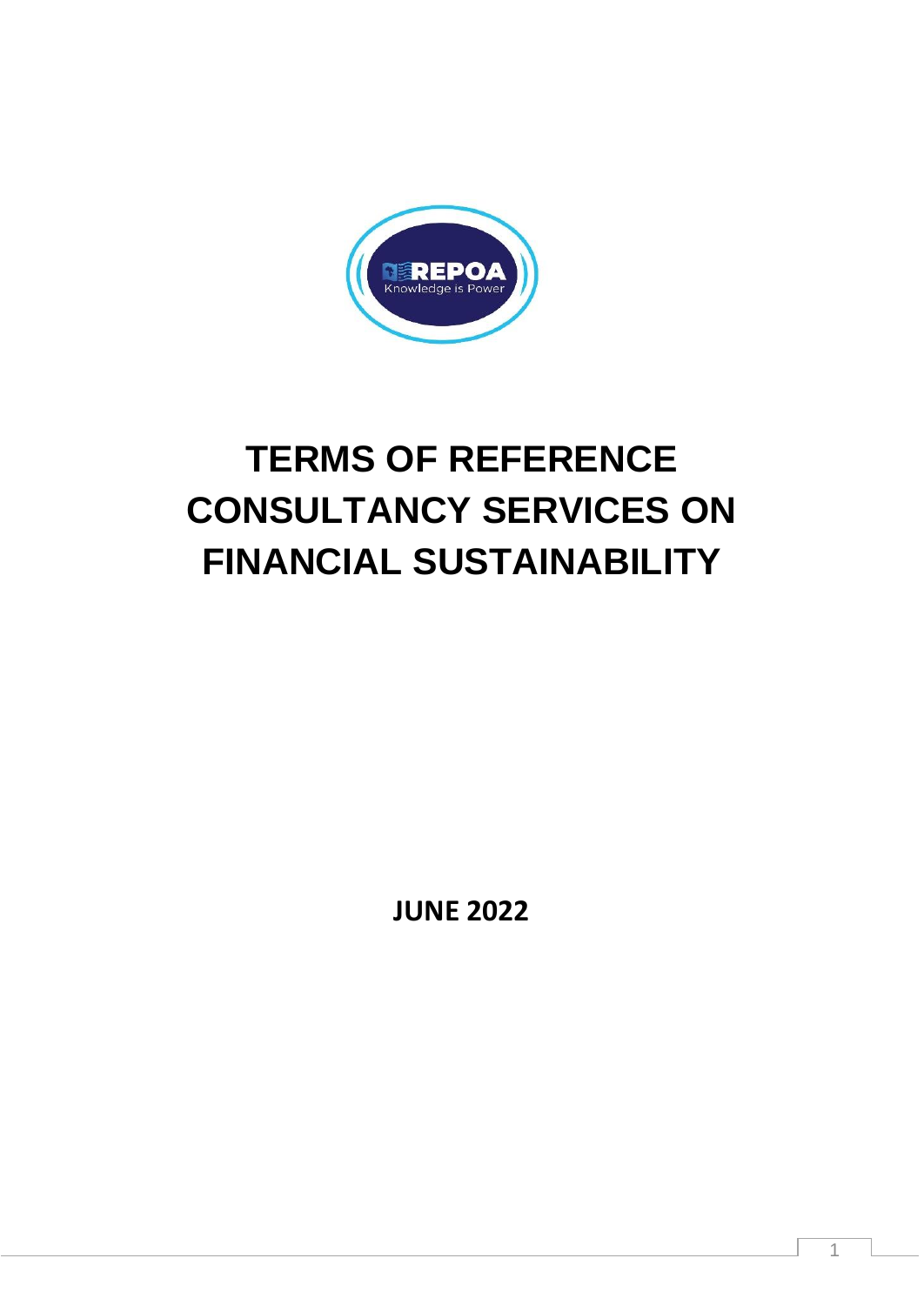## **1.0 BACKGROUND AND CONTEXT**

REPOA was formed in 1994 in Tanzania with the mandate to contribute to the alleviation of poverty in its multiple dimensions through research and capacity building. Over time REPOA's mandate has expanded beyond the narrow focus of alleviation of poverty to encompass a more holistic approach to reducing poverty through promoting a robust socio-economic transformation for inclusive development.

REPOA's work programmes are guided by Strategic Plans developed every five years. The current five-year strategic plan 2020-24 was informed by the insights from the review of the implementation of the previous strategic plan (2015-2019); and the developments and concerns in national, regional, and global economies. The thrust of the strategy is to continue and consolidate the organization's mission of promoting socio-economic transformation for inclusive development through research, capacity building and policy dialogue.

REPOA's current research programme revolves around three interrelated strategic core research areas, namely:

- 1. Productive sectors and inclusive development include Employment, Productivity & Competitiveness; Natural Resources in the transformation process; Trade, value chains, and Regional Integration; Informal Economy; Development financing; Demographic transition and impact on development; Food security and agriculture transformation; Migration and urbanisation and the Green Economy.
- 2. Gender and Human Development include Social service provisioning; Social protection, deprivation, and vulnerability; Gender gaps in business and property ownership; Gender gaps in productive value chains; Gender gaps in enterprise creation and development; Gender gaps in labour and tradable markets and Gender & societal relations.
- 3. Governance, Accountability and Citizen Participation include State, markets, and civil society; Development disparity and inequality; Deepening of decentralization and LED; Accountability and citizen engagement; and Managing for sustainability.

These are supported by two cross-cutting themes, namely Environment and Climate Change; and Technology; Innovation and Data.

The focus on these themes aims to generate robust and relevant knowledge to improve policy design and implementation, promote inclusion and gender equality, increase accountability, and expand the democratic engagement of citizens, all directed towards realizing the goal of enhancing the quality of people's lives in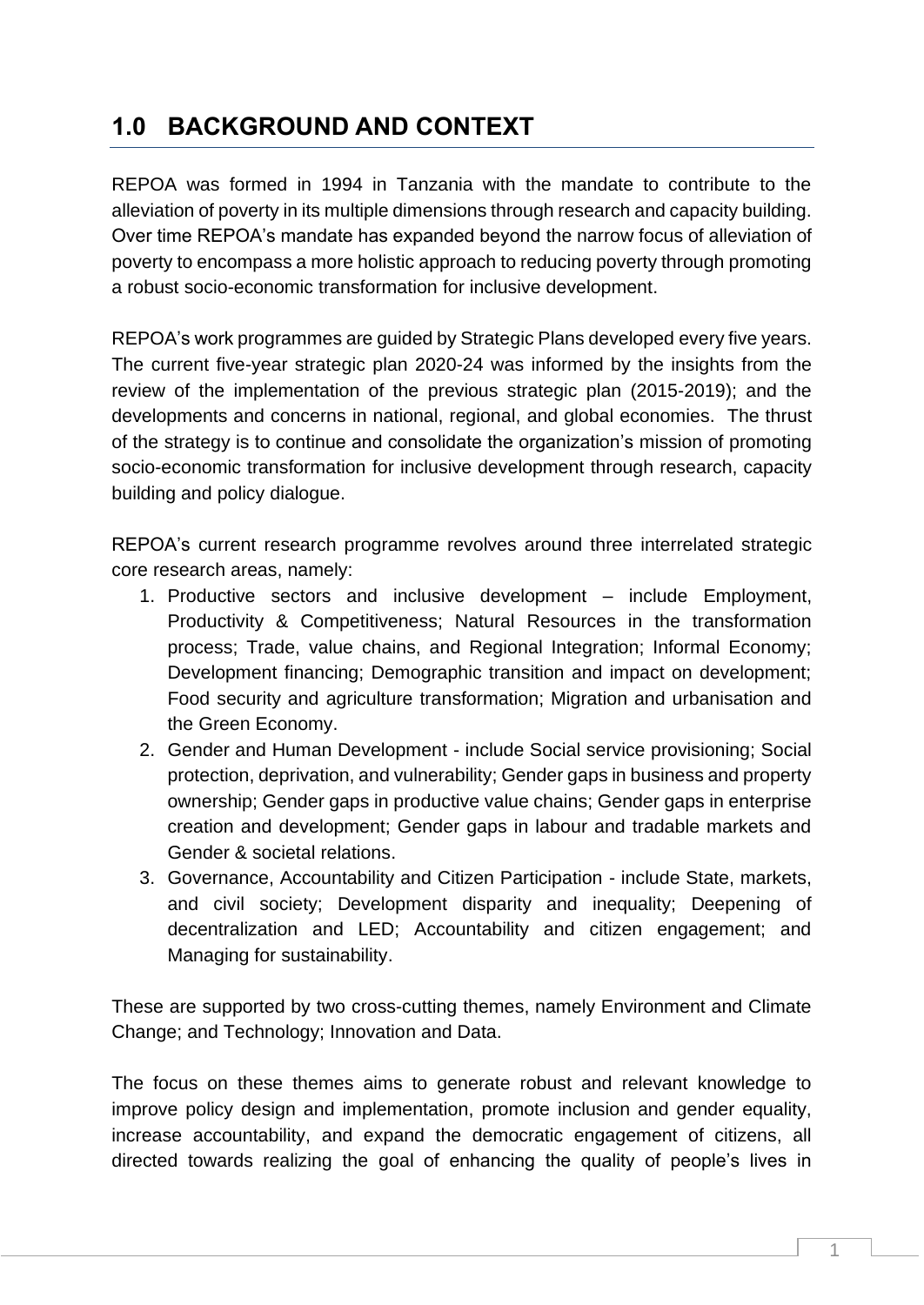Tanzania. REPOA employs various communication initiatives to facilitate access and use of its research findings by stakeholders involved in policy formulation, practitioners involved in implementation, advocacy organizations, and the public.

REPOA continues to make greater space for strategic research, enhance the synergy and complementarity among its strategic research and collaborative research, and forge strategic alliances with key stakeholders, including policy and decision-makers, to influence changes in their behaviors and actions. These changes are important to ensure that policies and interventions are aligned to addressing development obstacles and accelerating socio-economic transformation for inclusive development.

These responsibilities can be effectively undertaken with adequate and sustained financial resources. Like other independent research organisations in Africa and the developing world, REPOA heavily relies on overseas development assistance (ODA) for its operations. Recent reversals in ODA flows, as well as shifts in geopolitics, have undermined the effectiveness of independent research institutions in Sub Saharan Africa, including REPOA. This has brought back the long-standing and important discussion of the financial sustainability of REPOA.

### **2.0 PURPOSE**

These Terms of Reference present the requirements of the consultant and the scope of work related to REPOA's financial sustainability endeavours. This exercise aims to examine REPOA's mandate as it has evolved, its funding structure, and its resource mobilization approach, and to assess potential avenues to enhance REPOA's financial sustainability considering the evolving financing landscape for think tanks/ research institutions. It also aims to initiate a new financial sustainability drive for REPOA, based on these assessments. This exercise seeks to inform REPOA's resource mobilization strategy, in line with its mandate, mission and linkages with its stakeholders, and pave way for institutional financial sustainability in the medium and long term.

### **3.0 SCOPE OF WORK**

The scope of this consultancy will be the following:

### **i) The problem analysis**

The consultant shall examine how the mandate of REPOA has evolved. The consultant may use the problem tree framework to examine the relevance of REPOA's mandate to its key stakeholders and the relevance and uniqueness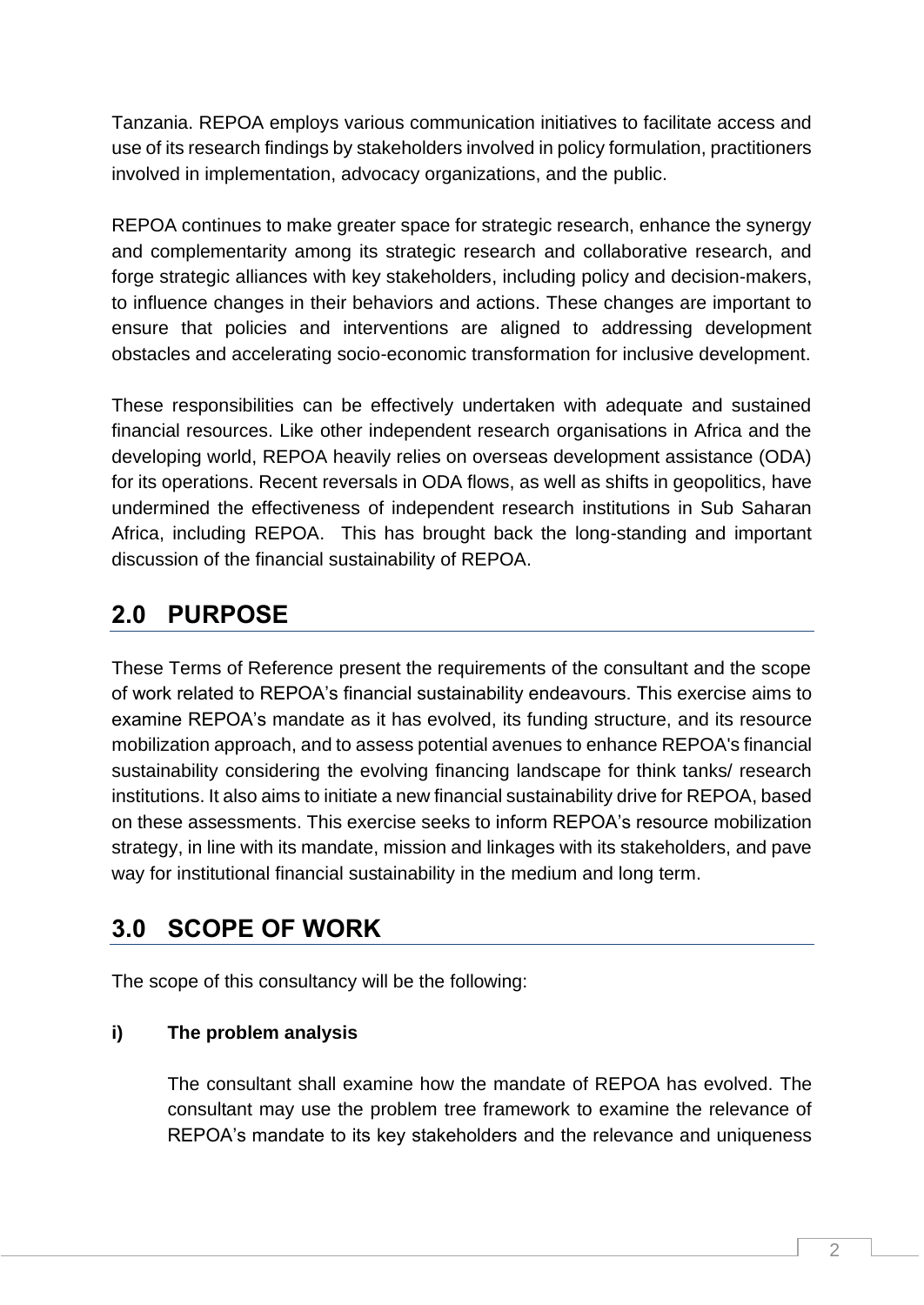of its products and their linkage to the willingness of stakeholders to support the institution.

#### **ii) Solution analysis**

The consultant shall undertake a solution tree analysis informed by the outcomes of the problem analysis. The solution tree analysis is expected to provide concrete recommendations and actionable items to guide the Management and the Board in aligning REPOA's mandate with the needs of its targeted stakeholder on one hand, and the resource mobilization strategy on the other. The solution tree analysis must as much as possible draw from applicable financial sustainability strategies and models adopted by think tanks and how they have evolved in response to the change in the funding landscape. This will allow the consultant to map out viable sources of revenue with the potential to sustain REPOA's work, including, but not limited to domestic public funding, international public resources, and private sector financing (banks, philanthropies, foundations). large enterprises, etc.).

The sustainability of think tanks in the developed world has to a large extent been the result of the support extended by governments and private sectors; the consultant is encouraged to identify and propose an actionable strategy for mobilising non-traditional sources of financing including those related to the private and public sectors.

#### **iii) REPOA Endowment Fund**

One financing approach for the financial sustainability of institutions is the establishment of endowment funds. Most think tanks in OECD are sustained through a combination of endowment funds, core funding, and programme funds. Endowments are funded and operated under different modalities, but common sources are contributions from foundations, governments, wealthy individuals, corporations, and other types of donors. At the inception of REPOA, an endowment fund was established, often referred to as the sustainability fund. It was agreed that 5% of the programme funds would be set aside annually for this purpose, and any other funds available from other sources that could be saved from operational efficiency could also be transferred to this fund. This fund was held in a separate account, invested in a fixed deposit account and its uses were subject to the approval of the Board of Directors for specified purposes. However, core funding partners reversed their decision to contribute 5% to the endowment fund in 2009. The fund has since grown slowly from the returns on investments, primarily in fixed deposits with commercial banks.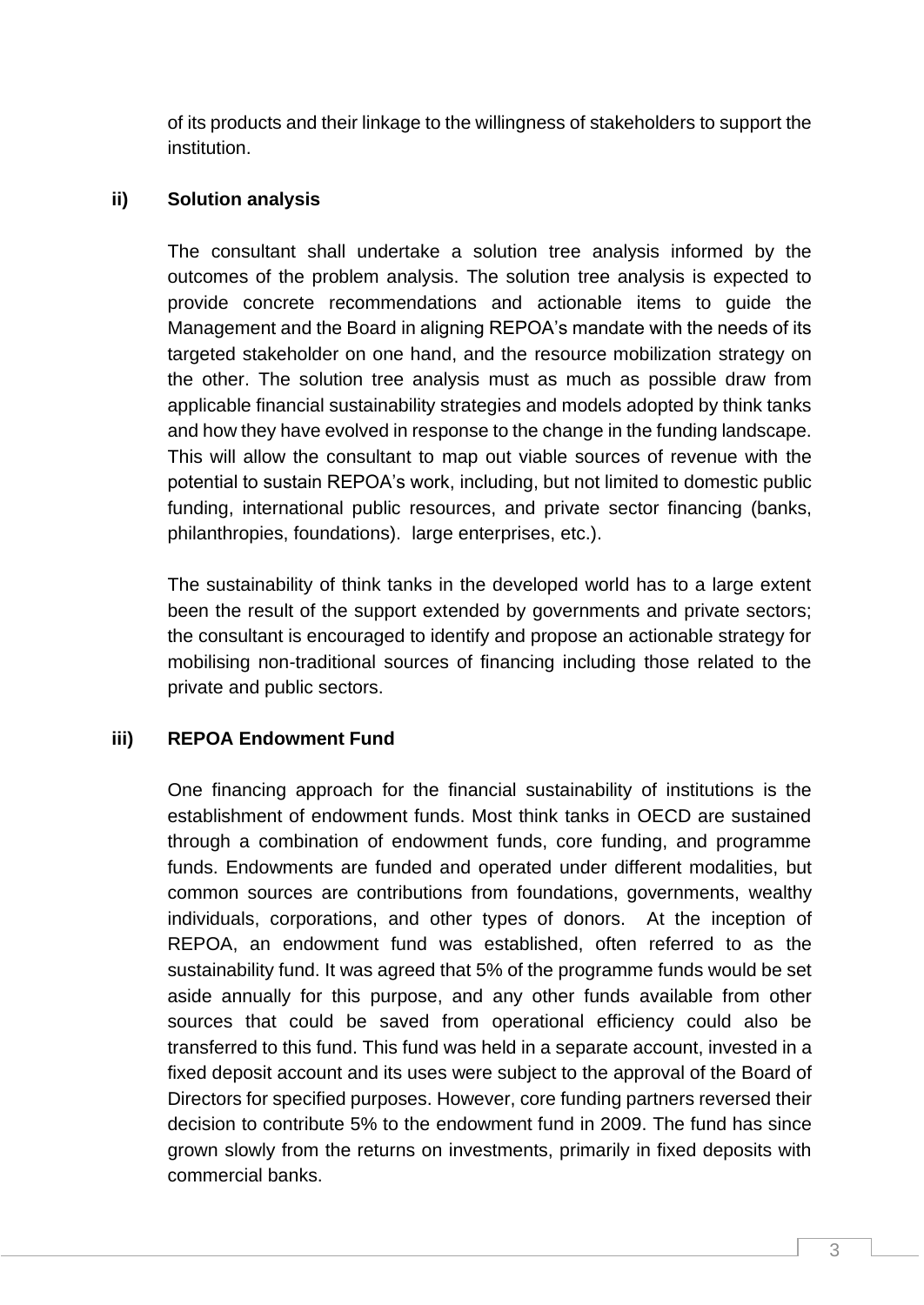On this basis, the consultant shall examine the history and trend of the REPOA endowment fund and recommend the best modality for growing (new funding and investment structure of the existing fund), and managing the endowment to ensure transparency, accountability, and optimal risk and return. In addition, the consultant shall guide REPOA in convening and attracting individual and institutional contributions to the endowment fund.

## **4.0 KEY ATTRIBUTES OF THE CONSULTANT**

It is desired that the review team includes competent consultants with demonstrated:

- (i) Knowledge of how research institutes/think tanks operate
- (ii) Knowledge of the Tanzanian policy, research, and financial landscape as well as donor environment
- (iii) International experience in the knowledge and not-for-profit industries
- (iv) Expertise in organisational development
- (v) Knowledge and proven application of the problem and solution analysis framework
- (vi) Expertise in financial management and strategy development
- (vii) Convening and networking skills and experience

### **5.0 METHODOLOGY**

This exercise is an important learning process for informing REPOA and its stakeholders, in addition to facilitating potential mechanisms to bridge current and future funding gaps as traditional funding modalities evolve. Various methodologies will be applied during the assessment to inform the respective areas problem tree analysis, solution tree analysis, and the endowment funding, including but not limited to:

• Literature review; Desk review of relevant REPOA documents, including Strategic Plan; Progress/performance reports, relevant annual Plans, publications (in local and international journals), media coverage, annual reports, various policies/framework/strategy papers for focus areas, monitoring and evaluation framework, performance indicators, guidelines, tools and training programmes and other relevant documents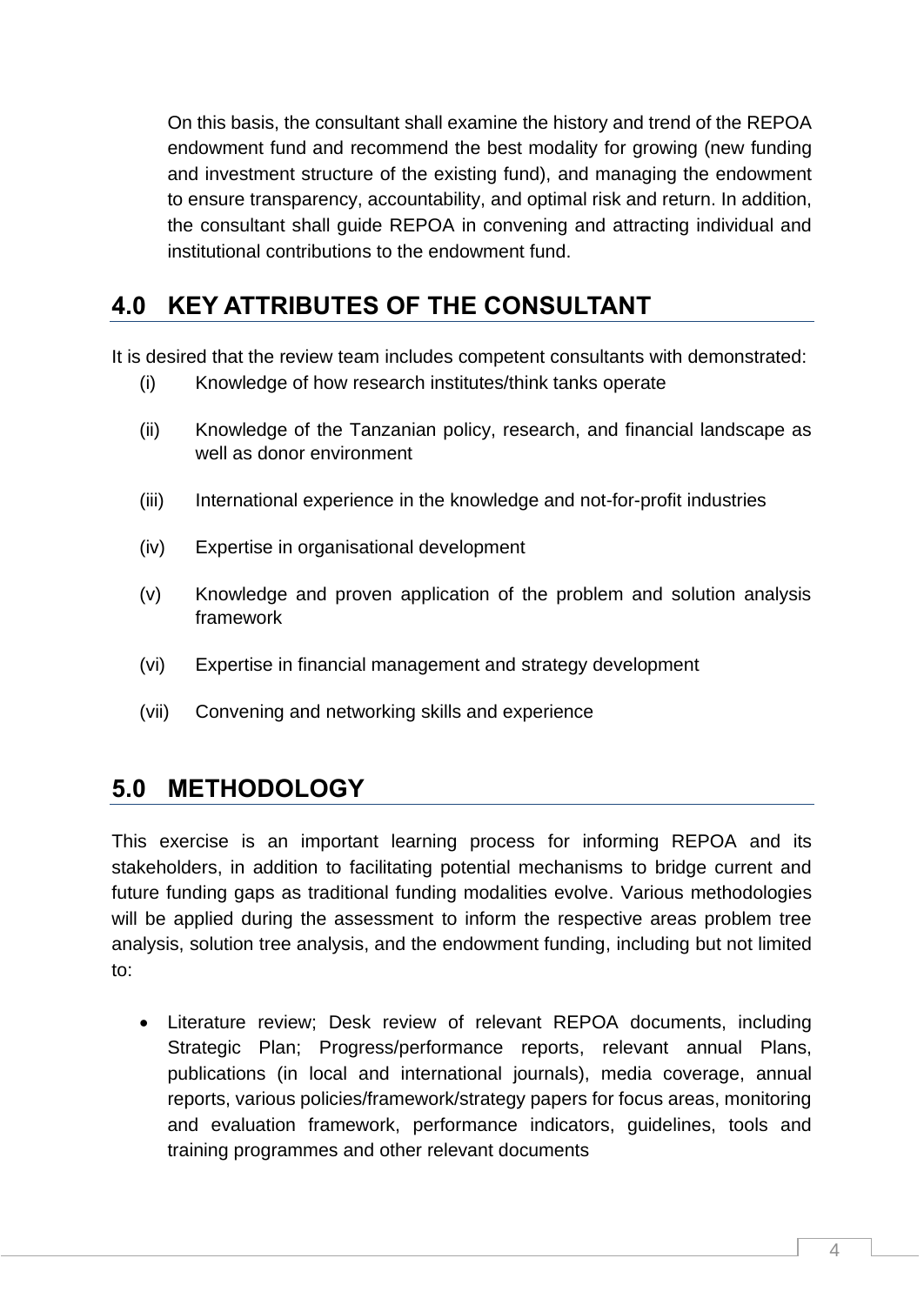• Stakeholder interviews with researchers, national and international think tanks collaborating with REPOA, research users (policymakers, CSOs and private sector organizations), media, development partners, members of the REPOA Board and staff, and other relevant stakeholders that the review team might deem appropriate.

### **6.0 TIMEFRAME AND REPORTING**

This annual review exercise is expected to be implemented for three months from the 1<sup>st</sup> of July 2022. The exercise will be divided into two parts: Part one will focus on the problem analysis, and part two will focus on the solution analysis. These analyses will lead into a single report consisting of two parts, and both shall be written in English and shall include executive summaries outlining major findings, recommended strategies, and action plans.

### **7.0 DELIVERABLES**

- 1. An inception report detailing the proposed methodology, work plan and timeframe and details of meetings with stakeholders (basis of the reviewer's selection and contract signing). The inception report will be presented to the Board before the commencement of the assignment.
- 2. Draft report on the problem analysis, (five weeks from the commencement date) to be discussed with the Management and Board
- 3. Draft report on the solution analysis and the proposed action plan (five weeks after the discussion on the problem analysis)
- 4. Report on REPOA's Endowment Fund review, recommendations, and action plan, including the public launch of the endowment fund, if adapted by the Board.
- 5. Final report combining 2, 3, and 4 above, two weeks after the completion of the launch of the endowment (if the Board adapts recommendations).